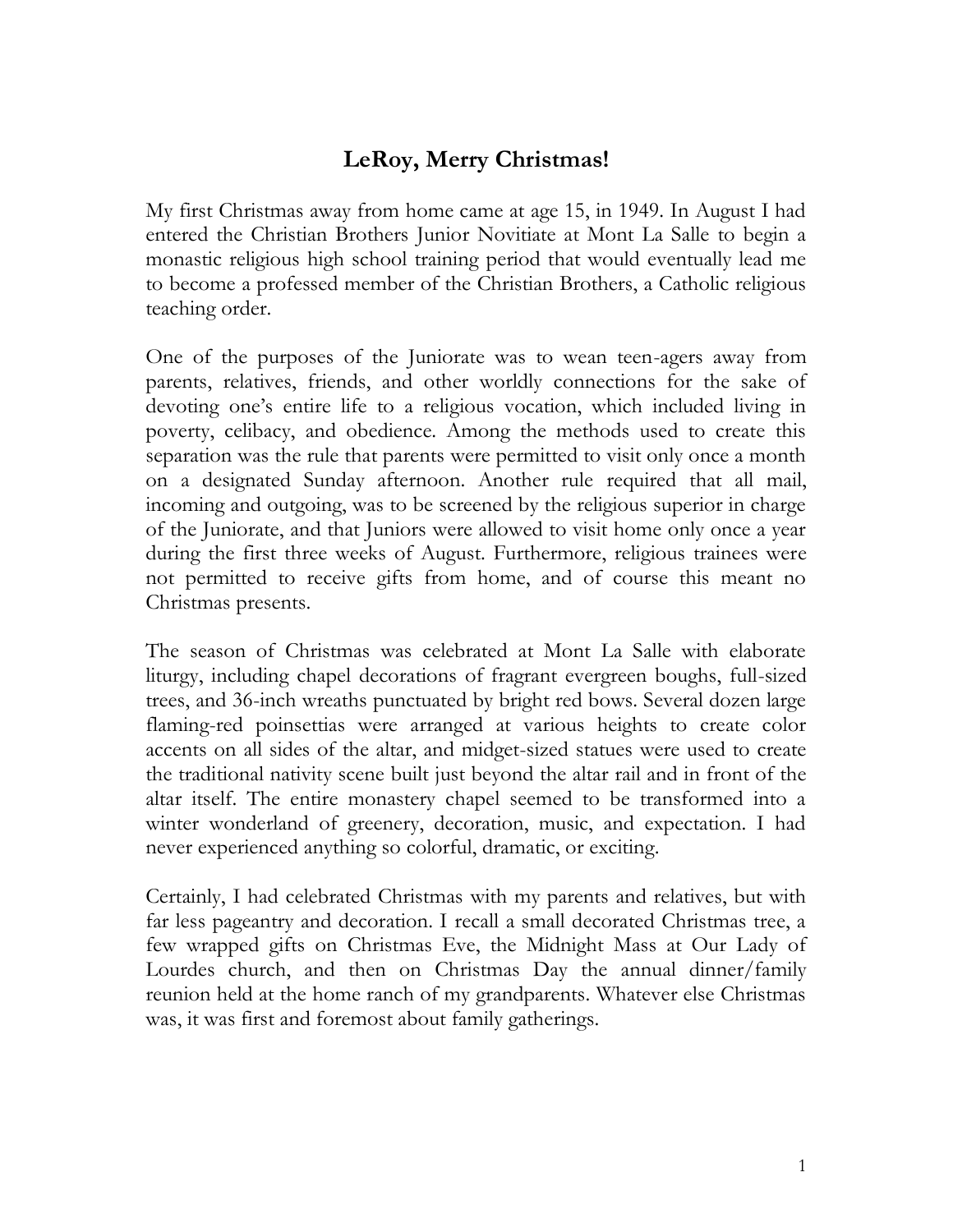The religious family at Mont La Salle was composed of three groups, the largest made up of approximately 50 high school teen-agers and four faculty members, the next composed of a couple of dozen post-high school religious trainees called Novices, and lastly, a small community of retired Christian Brothers whom we called Ancients. All lived and operated their programs in separate sections of the same monastery complex, but all shared the churchsized centrally located monastery chapel.

Christmas Eve arrived at Mont La Salle. The Midnight Mass was celebrated with traditional Christmas hymns, Palestrina, Gregorian chant, colored spotlights focused on the crèche. Candles and votive lights flickered everywhere, and the liturgy of the High Mass was sung by the celebrant. The entire chapel was filled with the fragrance of the fresh evergreen trees and the clouds of liturgical incense, which floated up to the vaults of the high ceilings. It was such a festive and religious experience that visitors from the surrounding area of Napa filled up the usually vacant pews at the rear of the church. The monastery celebration of the annual Christmas Midnight Mass was an unpublicized Renaissance event reserved for those who care about such pageantry.

After the celebration of the High Mass, the Juniors assembled in their recreation room; by this time it was almost 2 a.m. Pitchers of hot chocolate were brought from the kitchen, poured into cups, and distributed. Drinking the chocolate, we stood around chatting in informal groups, waiting to be told to go to our dormitory beds to get some sleep before the Christmas morning liturgy the next day.

There was a stir in the room, but before I could figure out what had happened, the director, generally aloof and unapproachable, came right up and stood in front of me, and with a sort of smile said, "LeRoy, Merry Christmas!" and he handed me an unwrapped gift. Half-dazed and drowsy from lack of sleep, and a little intimidated, I said thank you as he moved on to the next person. I looked at my present; it was a Pendleton shirt. For my first Christmas away from home, this was the Christmas present from my newly adopted monastic religious family.

More than any other event, I think, this Christmas gift of a Pendleton shirt severed forever my family ties to childhood. Never again would I spend